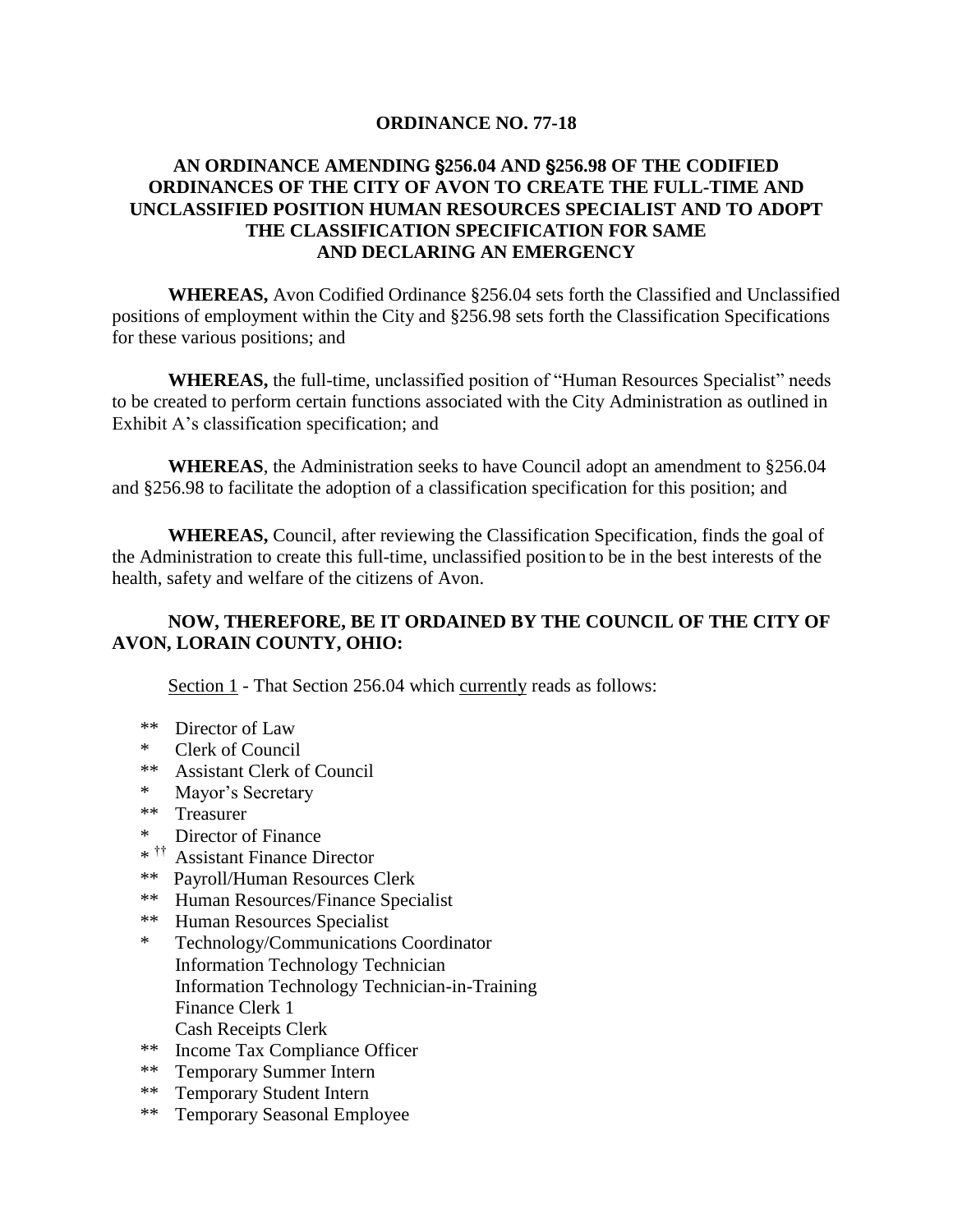- \*\* Seasonal Recreation Specialist
- \*\* Seasonal Program Specialist
- \* Senior Center Coordinator
- \*\* Senior Center Activity Planner
- \*\* Senior Center Transit Driver/Maintenance
- \*\* Senior Center Transit Driver
- \*\* Senior Center Transit Scheduler
- \*\* Planning Coordinator
- \* Economic Development Coordinator/Assistant Planning Coordinator<br>\*\*  $\Delta DA$  Coordinator
- ADA Coordinator
- \*\* Clerk of Courts Clerk/Secretary
- \*\* Community Center Coordinator
- \*\* General Clerk Facilities Maintenance Worker
- \*\* Facilities Maintenance Worker
- \* Director of Parks
- \*\* Recreation Coordinator
- \*\* Recreation Supervisor Parks Maintenance Worker
- \*\* Parks Worker 2
- \*\* Parks Worker 1
- \*\* Aquatics Coordinator
- \*\* Seasonal Pool Manager
- \*\* Seasonal Pool Supervisor
- \*\* Seasonal Pool Technician
- \*\* Seasonal Lifeguard
- \*\* Seasonal Cashier
- \* Director of Public Service
- \* Superintendent of Streets
- \* Assistant Superintendent of Streets
- \* Traffic Signal/Electrical Manager Street Crew Leader Equipment Operator 2 Equipment Operator 1 Laborer
- \*\* Laborer
- \* † Superintendent of Utilities
- \* Superintendent-in-Training/Public Utilities
- \* Administrative Assistant to the Superintendent of Utilities Assistant Superintendent of Utilities Utilities Crew Leader Water and Sewerline Maintenance Worker Utilities Billing Clerk 1
- \* City Engineer
- \*\* Project Manager
- \*\* Director of Public Safety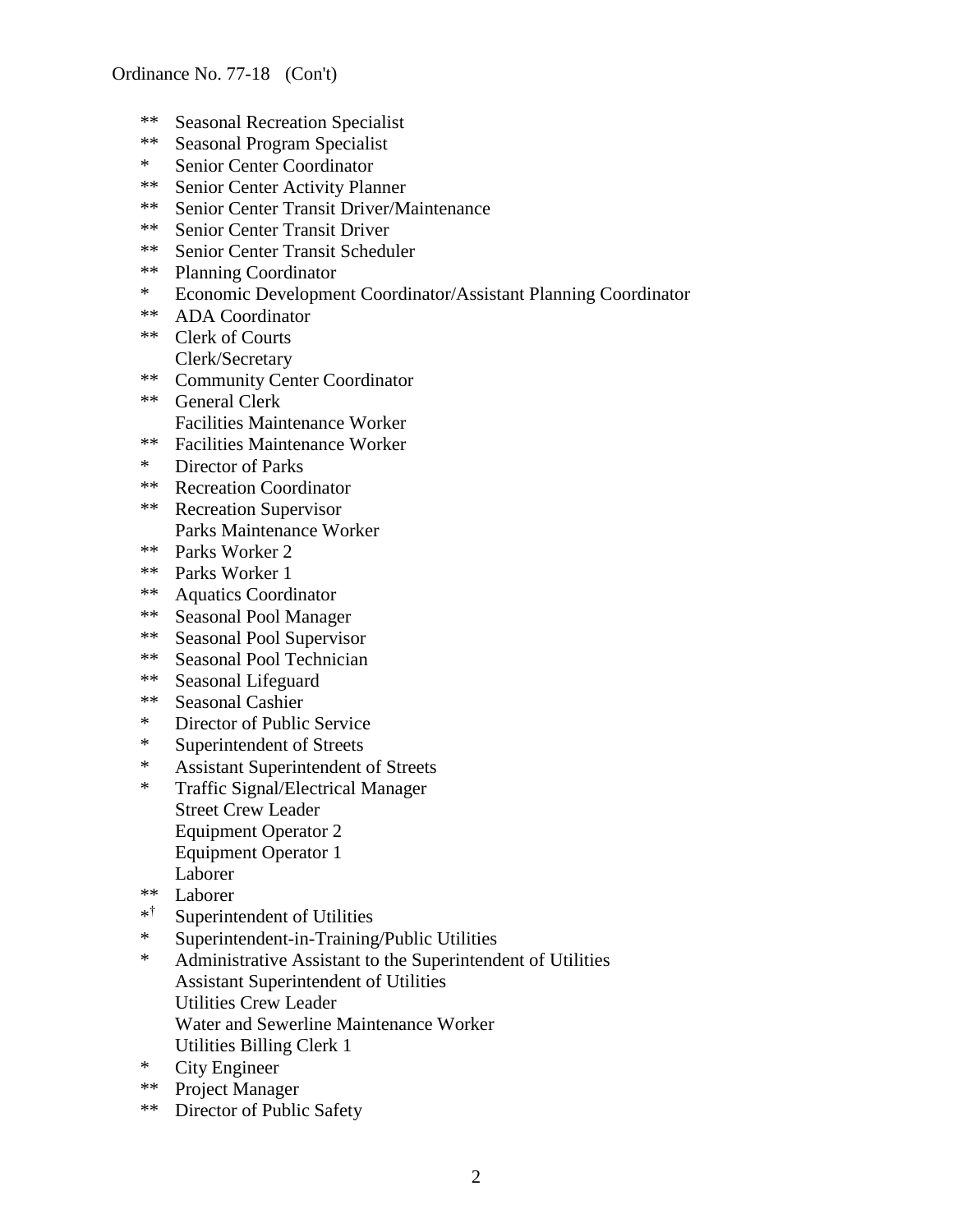- \* Chief Building Official
- \* Building Inspector (Certified)
- \* Building Inspector (Non-Certified)
- \* Zoning Enforcement Officer Police Chief Police Captain Administrative Assistant to the Police Chief Police Lieutenant Police Sergeant Police Officer
- \*\* Police Officer
- \*\* School Resource Officer
- \* School Resource/Crime Prevention Officer Communications Manager - Police Department Public Information Officer - Police Department Community Service Officer Police Dispatcher
- \*\* Police Dispatcher
- \*\* Animal Care and Control Officer Fire Chief Assistant Fire Chief Fire Captain/Paramedic Fire Lieutenant/Paramedic Firefighter/Paramedic
- \*\* Intermittent Firefighter/Paramedic
- \* Administrative Assistant/Dispatcher
- \* Denotes unclassified full-time employee<br>\*\* Denotes unclassified part-time employee
- Denotes unclassified part-time employee No asterisk denotes classified employee
- † This position shall remain classified until vacated by Dave Conrad
- †† This position shall remain classified until vacated by June Mitchell

(Ord. 127-91. Passed 12-23-91; Ord. 168-95. Passed 11-20-95; Ord. 86-96. Passed 6-10-96; Ord. 93-97. Passed 5-27-97; Ord. 94-97. Passed 5-27-97; Ord. 185-00. Passed 1-22-01; Ord. 96-01. Passed 6-25-01; Ord. 6-03. Passed 1-27-03; Ord. 74-05. Passed 6-27-05; Ord. 141-06. Passed 11-13-06; Ord. 99-07. Passed 7-9-07; Ord. 69-08. Passed 6-23-08; Ord. 16-09. Passed 2-9-09; Ord. 17-09. Passed 2-9-09; Ord. 93-09. Passed 6-22-09; Ord. 130-09. Passed 11-23-09; Ord. 1-10. Passed 1-4-10; Ord. 20-10. Passed 3-8-10; Ord. 88-10. Passed 9-27-10; Ord. 39-11. Passed 4-25-11; Ord. 49-11. Passed 5-9-11; Ord. 118-11. Passed 12-12-11; Ord. 119-11. Passed 12-12-11; Ord. 42-12. Passed 5-14-12; Ord. 86-12. Passed 8-13-12; Ord. 32-13. Passed 3-25-13; Ord. 66-13. Passed 5-28-13; Ord. 79-13. Passed 6-10-13; Ord. 24-14. Passed 2-14-14; Ord. 46-14. Passed 4-28-14; Ord. 51-14. Passed 5-12-14; Ord. 53-14. Passed 5-12-14; Ord. 55-14. Passed 5-12-14; Ord. 68-14. Passed 6-9-14; Ord. 81-14. Passed 7-14-14; Ord. 109-14. Passed 9-8-14; Ord. 132-14. Passed 11-3-14; Ord. 151-14. Passed 12-22-14; Ord. 9-15. Passed 2-9-15; Ord. 11-15. Passed 1-26-15; Ord. 30-15. Passed 3-23-15; Ord. 31-15. Passed 3-23-15; Ord. 32-15. Passed 3-23-15; Ord. 34-15. Passed 3-23-15; Ord. 85-15. Passed 6-22-15; Ord. 87-15. Passed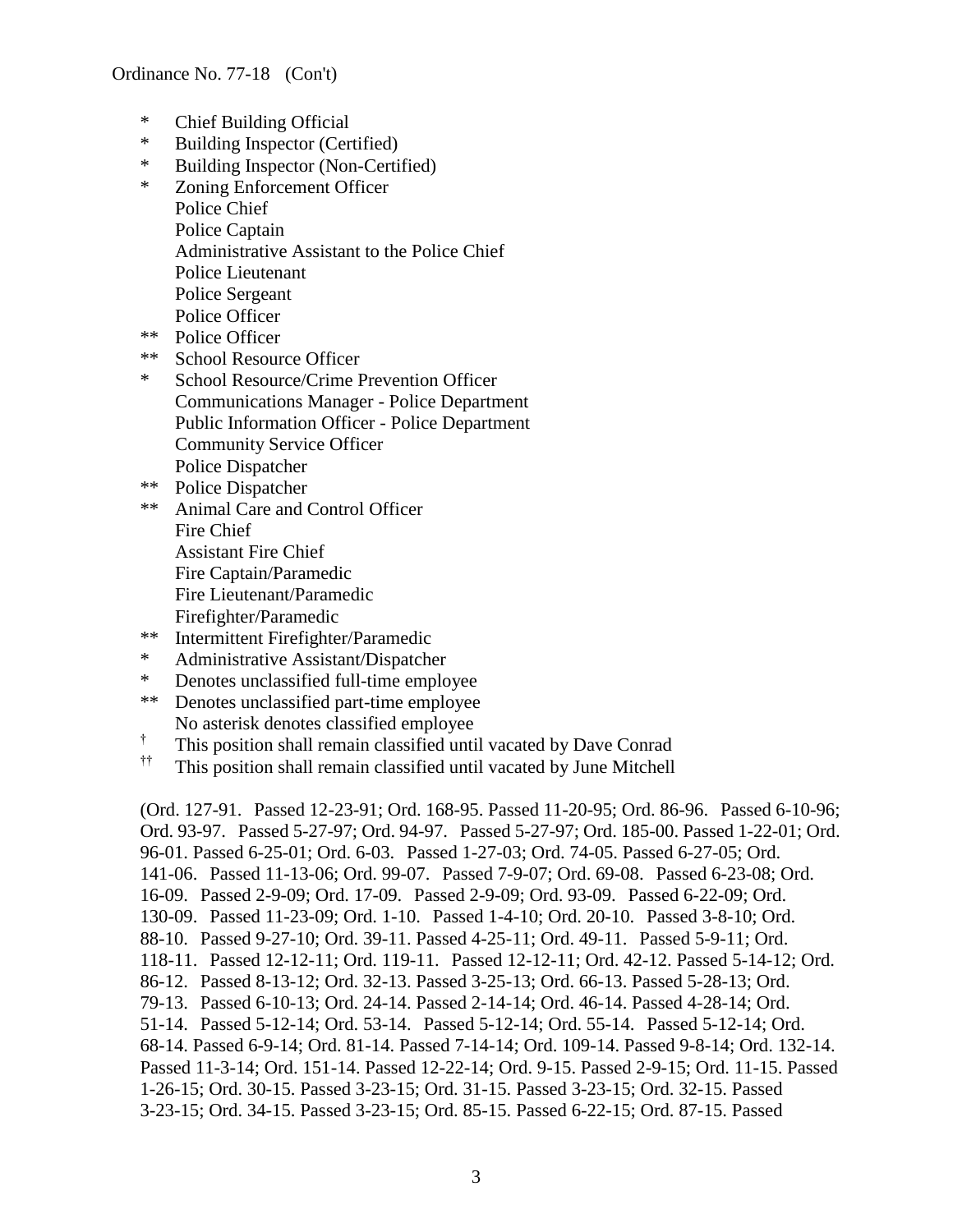6-22-15; Ord. 95-15. Passed 7-13-15; Ord. 153-15. Passed 12-14-15; Ord. 33-16. Passed 3-14-16; Ord. 62-16. Passed 5-23-16; Ord. 100-16. Passed 9-26-16; Ord. 9-17. Passed 2-27-17; Ord. 16-17. Passed 3-13-17; Ord. 28-17. Passed 4-10-17; Ord. 30-18. Passed 4-23-18. Ord. 73-18. Passed 9-10-18. Ord. 75-18. Passed 9-10-18.)

## **Shall be amended to read as follows: (New language in bold print)**

- \*\* Director of Law
- \* Clerk of Council
- \*\* Assistant Clerk of Council
- \* Mayor's Secretary
- \*\* Treasurer
- \* Director of Finance
- \* †† Assistant Finance Director
- \*\* Payroll/Human Resources Clerk
- \*\* Human Resources/Finance Specialist
- **\* Human Resources Specialist**
- \*\* Human Resources Specialist
- \* Technology/Communications Coordinator Information Technology Technician Information Technology Technician-in-Training Finance Clerk 1 Cash Receipts Clerk
- \*\* Income Tax Compliance Officer
- \*\* Temporary Summer Intern
- \*\* Temporary Student Intern
- \*\* Temporary Seasonal Employee
- \*\* Seasonal Recreation Specialist
- \*\* Seasonal Program Specialist
- \* Senior Center Coordinator
- \*\* Senior Center Activity Planner
- \*\* Senior Center Transit Driver/Maintenance
- \*\* Senior Center Transit Driver
- \*\* Senior Center Transit Scheduler
- \*\* Planning Coordinator
- \* Economic Development Coordinator/Assistant Planning Coordinator
- \*\* ADA Coordinator
- \*\* Clerk of Courts Clerk/Secretary
- \*\* Community Center Coordinator
- \*\* General Clerk Facilities Maintenance Worker
- \*\* Facilities Maintenance Worker
- \* Director of Parks
- \*\* Recreation Coordinator
- \*\* Recreation Supervisor Parks Maintenance Worker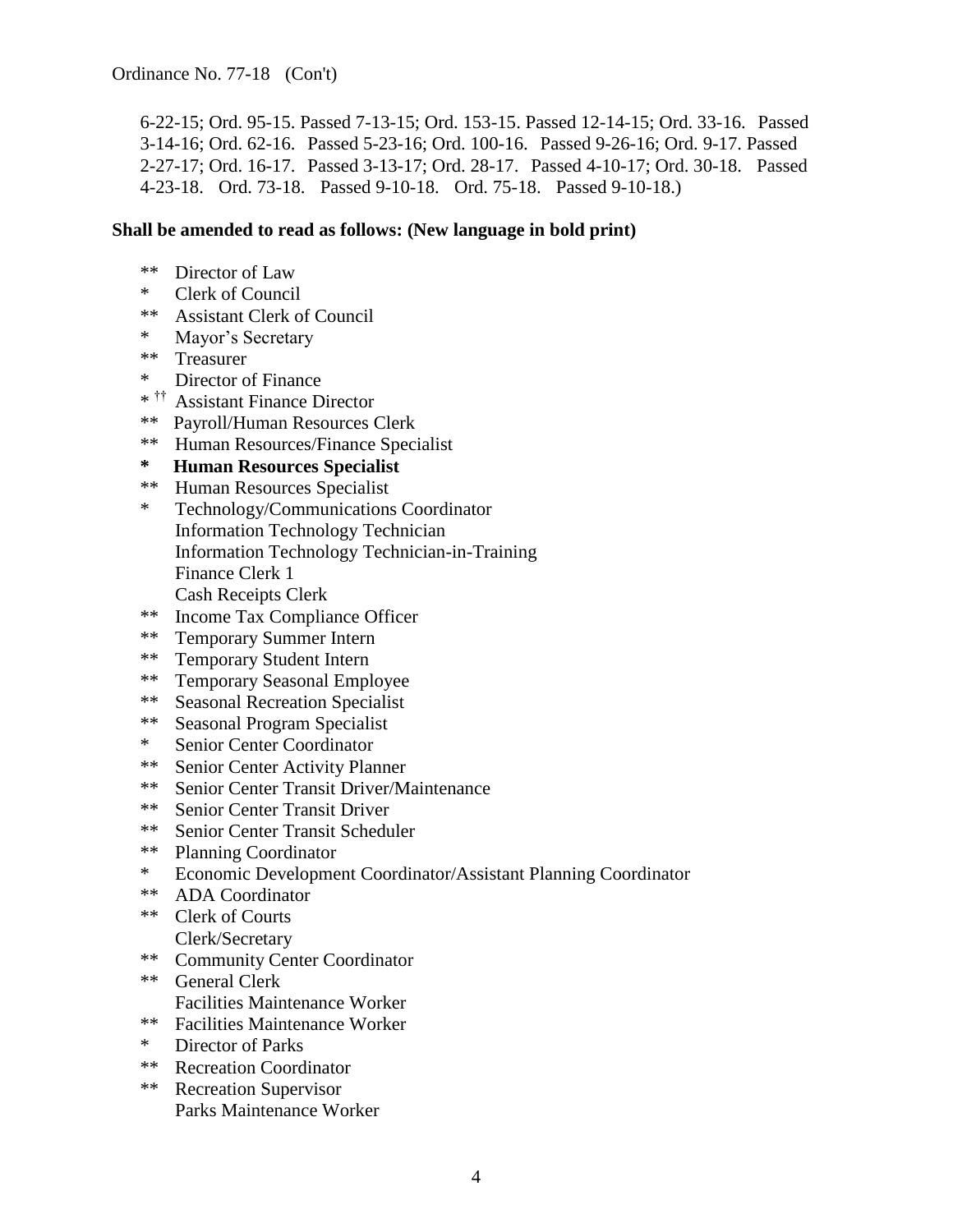- \*\* Parks Worker 2
- \*\* Parks Worker 1
- \*\* Aquatics Coordinator
- \*\* Seasonal Pool Manager
- \*\* Seasonal Pool Supervisor
- \*\* Seasonal Pool Technician
- \*\* Seasonal Lifeguard
- \*\* Seasonal Cashier
- \* Director of Public Service
- \* Superintendent of Streets<br>\* Assistant Superintendent of
- Assistant Superintendent of Streets
- \* Traffic Signal/Electrical Manager Street Crew Leader Equipment Operator 2 Equipment Operator 1 Laborer
- \*\* Laborer
- \* † Superintendent of Utilities
- \* Superintendent-in-Training/Public Utilities
- \* Administrative Assistant to the Superintendent of Utilities Assistant Superintendent of Utilities Utilities Crew Leader Water and Sewerline Maintenance Worker Utilities Billing Clerk 1
- \* City Engineer
- \*\* Project Manager
- \*\* Director of Public Safety
- \* Chief Building Official
- \* Building Inspector (Certified)
- \* Building Inspector (Non-Certified)
- \* Zoning Enforcement Officer Police Chief Police Captain Administrative Assistant to the Police Chief Police Lieutenant Police Sergeant Police Officer
- \*\* Police Officer
- \*\* School Resource Officer
- \* School Resource/Crime Prevention Officer Communications Manager - Police Department Public Information Officer - Police Department Community Service Officer Police Dispatcher
- \*\* Police Dispatcher
- \*\* Animal Care and Control Officer Fire Chief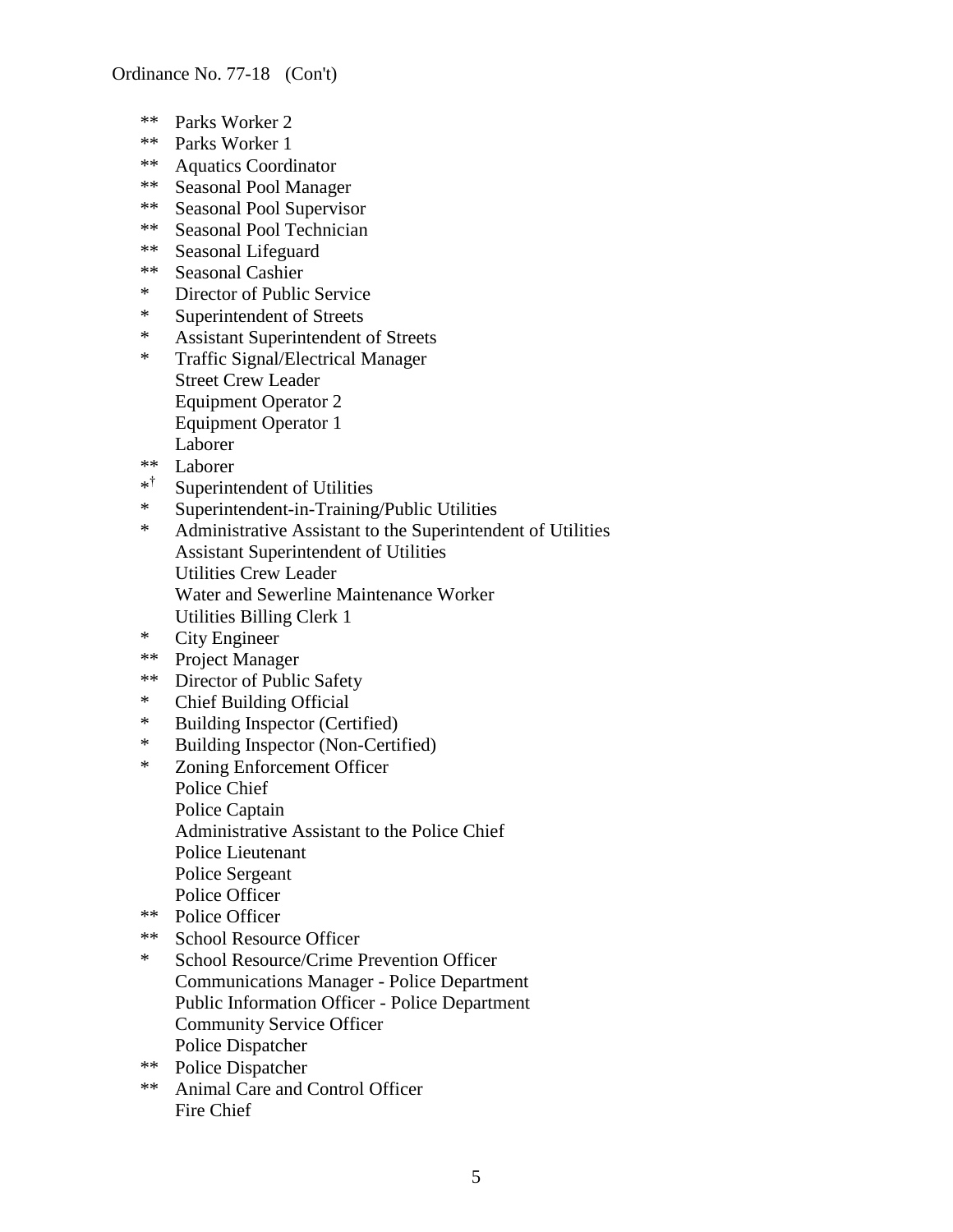Assistant Fire Chief Fire Captain/Paramedic Fire Lieutenant/Paramedic Firefighter/Paramedic

- \*\* Intermittent Firefighter/Paramedic
- \* Administrative Assistant/Dispatcher
- \* Denotes unclassified full-time employee
- \*\* Denotes unclassified part-time employee No asterisk denotes classified employee
- † This position shall remain classified until vacated by Dave Conrad
- †† This position shall remain classified until vacated by June Mitchell

(Ord. 127-91. Passed 12-23-91; Ord. 168-95. Passed 11-20-95; Ord. 86-96. Passed 6-10-96; Ord. 93-97. Passed 5-27-97; Ord. 94-97. Passed 5-27-97; Ord. 185-00. Passed 1-22-01; Ord. 96-01. Passed 6-25-01; Ord. 6-03. Passed 1-27-03; Ord. 74-05. Passed 6-27-05; Ord. 141-06. Passed 11-13-06; Ord. 99-07. Passed 7-9-07; Ord. 69-08. Passed 6-23-08; Ord. 16-09. Passed 2-9-09; Ord. 17-09. Passed 2-9-09; Ord. 93-09. Passed 6-22-09; Ord. 130-09. Passed 11-23-09; Ord. 1-10. Passed 1-4-10; Ord. 20-10. Passed 3-8-10; Ord. 88-10. Passed 9-27-10; Ord. 39-11. Passed 4-25-11; Ord. 49-11. Passed 5-9-11; Ord. 118-11. Passed 12-12-11; Ord. 119-11. Passed 12-12-11; Ord. 42-12. Passed 5-14-12; Ord. 86-12. Passed 8-13-12; Ord. 32-13. Passed 3-25-13; Ord. 66-13. Passed 5-28-13; Ord. 79-13. Passed 6-10-13; Ord. 24-14. Passed 2-14-14; Ord. 46-14. Passed 4-28-14; Ord. 51-14. Passed 5-12-14; Ord. 53-14. Passed 5-12-14; Ord. 55-14. Passed 5-12-14; Ord. 68-14. Passed 6-9-14; Ord. 81-14. Passed 7-14-14; Ord. 109-14. Passed 9-8-14; Ord. 132-14. Passed 11-3-14; Ord. 151-14. Passed 12-22-14; Ord. 9-15. Passed 2-9-15; Ord. 11-15. Passed 1-26-15; Ord. 30-15. Passed 3-23-15; Ord. 31-15. Passed 3-23-15; Ord. 32-15. Passed 3-23-15; Ord. 34-15. Passed 3-23-15; Ord. 85-15. Passed 6-22-15; Ord. 87-15. Passed 6-22-15; Ord. 95-15. Passed 7-13-15; Ord. 153-15. Passed 12-14-15; Ord. 33-16. Passed 3-14-16; Ord. 62-16. Passed 5-23-16; Ord. 100-16. Passed 9-26-16; Ord. 9-17. Passed 2-27-17; Ord. 16-17. Passed 3-13-17; Ord. 28-17. Passed 4-10-17; Ord. 30-18. Passed 4-23-18. Ord. 73-18. Passed 9-10-18. Ord. 75-18. Passed 9-10-18.)

Section 2 - That the Classification Specification for the position of Human Resources Specialist, attached hereto as Exhibit A, be, and the same is hereby adopted and incorporated herein by reference. It shall be included in and become a part of Section 256.98 of the Administrative Code. The Codifier is hereby instructed to insert said classification specification into Section 256.98.

Section 3 - That it is found and determined that all formal actions of this Council concerning and relating to the passage of this Ordinance were adopted in an open meeting of this Council, and that all deliberations of this Council and of any of its committees that resulted in such formal actions were in meetings open to the public, in compliance with all legal requirements, including Section 121.22 of the Ohio Revised Code.

Section 4 - That this Ordinance is hereby declared to be an emergency measure necessary for the preservation of the public peace, health, safety and welfare of the citizens of the City of